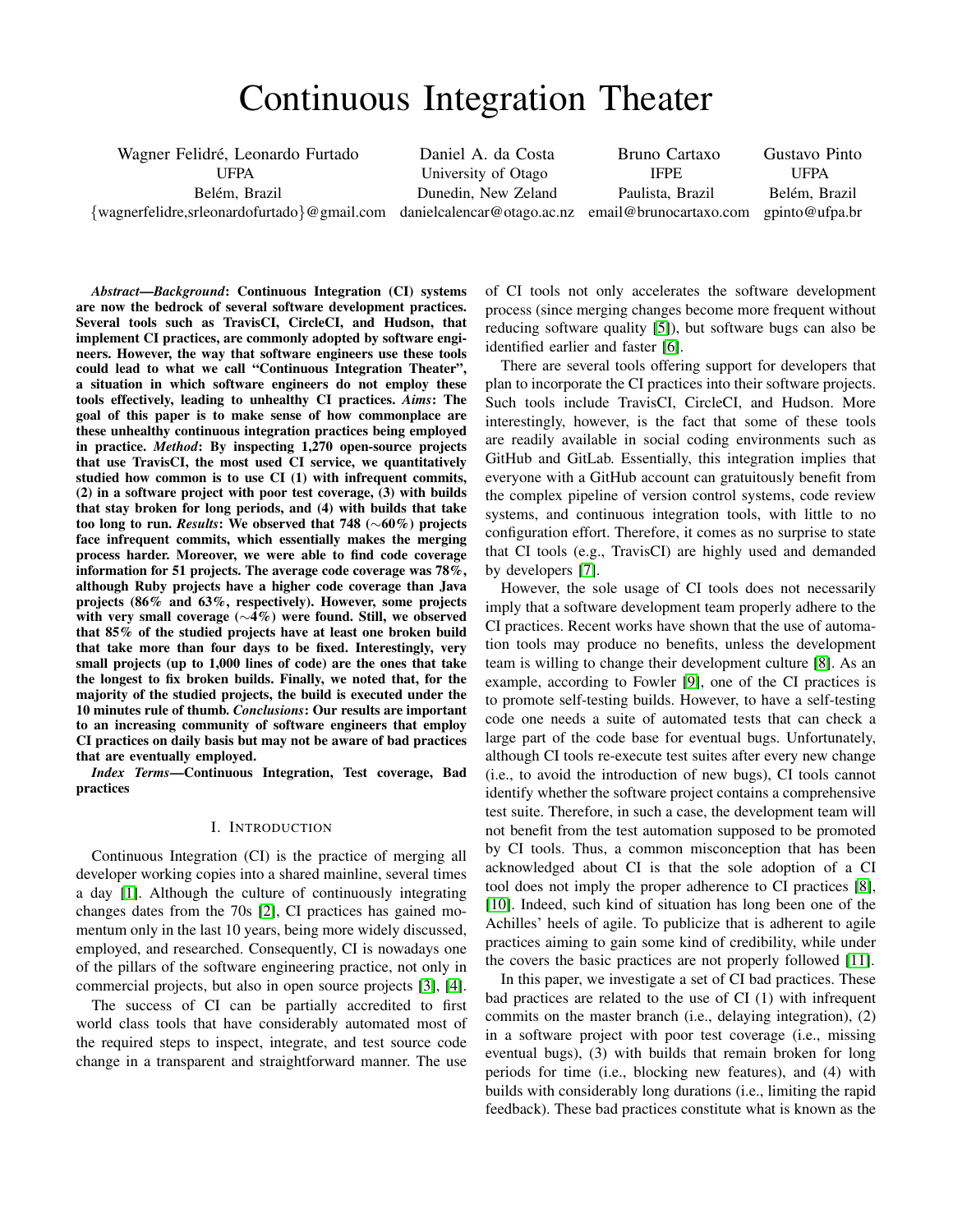"Continuous Integration Theater"<sup>[1](#page-1-0)</sup> in the practitioners arena. According to the grey literature:

"Continous Integration Theater describes the illusion of practising continuous integration while not really practising it."<sup>[2](#page-0-0)</sup>.

Although these bad practices are commonly discussed in the grey literature, little research has been devoted to shed some light on the existence of projects performing the CI Theater.

To conduct this investigation, we leverage the TRAVISTOR-RENT dataset, which is a comprehensive dataset of data and metadata regarding projects that use TRAVISCI. Whenever necessary, we enriched this dataset with data from COVER-ALLS, which is a third-party service that provides test coverage information. Through a mostly quantitative analysis over 1,270 open source projects and their 534,417 builds, we produce a list of findings regarding CI bad practices that are employed in open source projects, some of which are not always obvious. We now highlight our main findings here.

- RQ1) Infrequent commits are frequent. We empirically defined the value of our metrics for infrequent commits as 2.36 commits per weekday. We then found that 60% of the studied projects have less than 2.36 commits, suffering from infrequent commits. The size of the project has no influence on the (in)frequency of commits. Large Ruby projects, however, are the most active ones and do not adhere to this rule.
- RQ2) Test coverage could mislead CI results. We identified 51 projects that we could measure test coverage information. On average, Java projects have 63% of test coverage, whereas Ruby projects have 86%. At the bare minimum, we find one Java project with 4% of test coverage, and one Ruby project with 14% of test coverage. This finding suggests that the report of a CI service could be compromised, since some projects might not place enough care in curating their test coverage (e.g., a passing build may be hiding bugs due to the poor test coverage).
- RQ3) Long to be fixed broken builds. We observed that 85% of the analyzed projects have at least one build that took more than four days to be fixed. This finding is particularly unfortunate since broken builds that take several days to be fixed may introduce an additional burden (or distrust) on the development team. Interestingly, we observed that large projects (either Java or Ruby) have less instances of long to be fixed broken builds than smaller projects. These long to be fixed builds, on very small projects, are fixed, on average, in 40 days, which is strong smell of the CI theater.
- RQ4) Builds are executed quickly, though. In order to provide quick feedback, builds should be executed under 10 minutes [\[9\]](#page-9-2), [\[12\]](#page-9-5). We found only 43 projects that do not adhere to this general rule of thumb. As an exception to

<span id="page-1-0"></span><sup>1</sup>https://www.thoughtworks.com/radar/techniques/ci-theatre

this rule, we found 43 very large and complex projects, such as the JRuby (the Ruby implementation for the Java VM) or the Facebook Presto (a distributed SQL query engine for big data), that have builds which take longer than 30 minutes. In spite of these cases, this symptom of the CI theater was hardly observed.

#### II. METHOD

In this section we introduce our research questions (Section [II-A,](#page-1-1) and the approaches we used to gather (Section [II-B\)](#page-2-0), analyze (Section [II-C\)](#page-3-0) data. We also provide a package for help anyone who want to replicate this study(Section [II-D\)](#page-3-1).

## <span id="page-1-1"></span>*A. Research Questions*

In this work we studied the following four important research questions.

RQ1: How common is running CI in the master branch but with infrequent commits?

Rationale. One of the main advantages of CI systems is that they decrease the pain of merging new changes. This relief comes from the practice of merging continuously. However, sometimes software engineers opt not to integrate continuously (e.g., they take too much time working on a separate branch and only after days of work they apply the changes in the master branch). Practitioners have baptized the bad practice of working in silos—either in their local branches or remote branches—as "Continuous Isolation"[3](#page-1-2) .

RQ2: How common is running a build in a software project with poor test coverage?

Rationale. Test coverage measures how much of a software project is exercised during testing. If a project has a fragile test suite (and consequently a low test coverage), new changes that clearly introduce bugs are potentially not caught during build time. Therefore, CI systems offer little help in software projects that do not carefully build their testing arsenal. Although many criteria were introduced to measure code coverage [\[13\]](#page-9-6), [\[14\]](#page-9-7), [\[15\]](#page-9-8), roughly speaking, test coverage is measured by the number of lines of code exercised by test cases divided by the total number of lines of code.

RQ3: How common is allowing the build to stay broken for long periods?

Rationale. Here we sought to investigate how common and how long broken builds stay broken in our dataset. A broken master is particularly undesirable because it may block features from rolling out (i.e., a faulty commit needs to be detected and rolled backed). Notable practitioners, such as Martin Fowler, have suggested that "if the mainline build fails, it needs to be fixed right away" [\[9\]](#page-9-2), making a broken build an urgent, high priority task. However, if broken builds stay red longer than this, it may suggest that projects maintainers may

<span id="page-1-2"></span><sup>3</sup>https://medium.com/continuousdelivery/continuous-integration-notcontinuous-isolation-d068a756df0f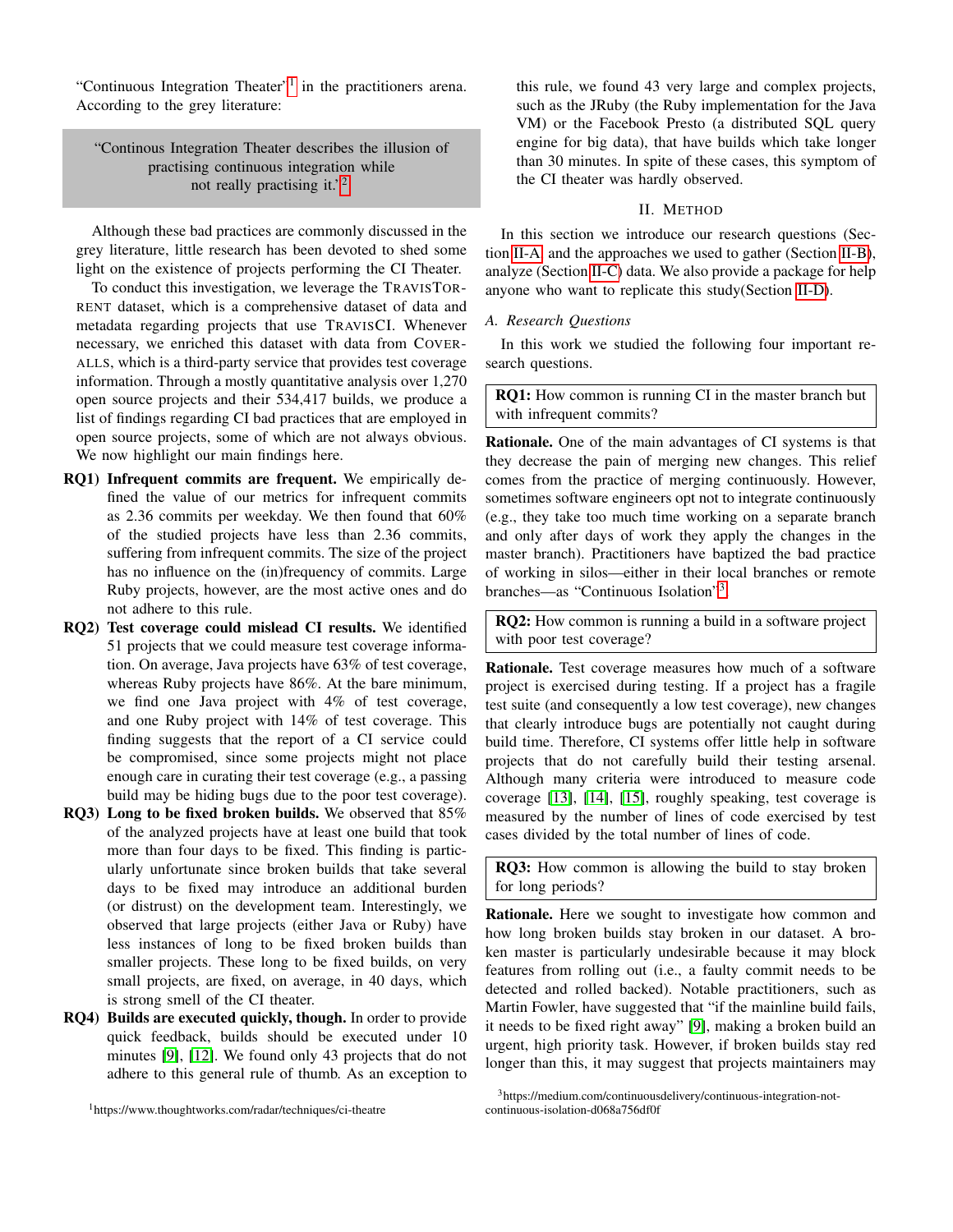not be taking into account the build status and, perhaps, releasing software with bugs. Still, if developers work on a faulty master, their productivity may get hampered substantially.

# RQ4: How common are long running builds?

Rationale. In this final research question, our intention is to explore how long take the builds in our dataset to process. The whole point of Continuous Integration is to provide rapid feedback. Advocates from the XP practices provide a general rule of thumb suggesting that, for most projects, 10 minutes is an expected metric. According to Fowler, "it's worth putting in concentrated effort to make [the ten minutes rule] happen, because every minute you reduce off the build time is a minute saved for each developer every time they commit." [\[9\]](#page-9-2)

#### <span id="page-2-0"></span>*B. Curating the Dataset*

To conduct this research, we rely mostly on the dataset curated by TRAVISTORRENT [\[16\]](#page-9-9). This dataset focus on software builds created and reported in the TRAVISCI platform, which is one of the most popular CI services nowadays. As of 2017, TRAVISCI was reported being present in 50% of the projects hosted on GitHub<sup>[4](#page-2-1)</sup>. The most recent release of TRAV-ISTORRENT is from November, 1st, 2017. More concretely, this dataset stores information about the builds executed, the build logs, how many tests were executed (and which ones failed), etc. Although the last release of the datasets is from 2017, we observed that the dataset contains build information between February 2012 and March of 2016. The initial status of the dataset contains information about 1,283 open source projects, 3,702,595 build jobs, and 3,702,595 commits. We performed three additional filtering steps in the dataset, namely:

- Removing Not a Number (NaN) records. When analyzing the dataset, we noticed that there are some inconsistencies between the number of builds and the number of commits. Since the relationship between commit and build is one to one, we found puzzling cases in which there are more commits than builds. When analyzing the dataset, we perceived the existence of some NaN records, which our script computed as zero. We inquired TRAVISTORRENT documentation, and it informs, in rare cases, that the TRAVISTORRENT infrastructure does not record a push event for every build confirmation, thus generating the aforementioned data inconsistency. We then removed the rows that have NaN columns.
- Removing duplicated jobs. We noted that some projects are configured to test the build against several different configurations (jobs). Since studying different jobs is not part of the scope of this research, we decided to remove duplicated jobs.
- Removing JavaScript projects. After performing these two filters, we noted that only four projects were written in JavaScript, namely zhangkaitao/es, dianping/cat,

<span id="page-2-1"></span><sup>4</sup>https://github.blog/2017-11-07-github-welcomes-all-ci-tools/

palantir/eclipse-typescript, and brooklyncentral/clocker. We opted to do not consider JavaScript projects due to the small sample.

Figure [1](#page-2-2) present the quantitative of data left after each filter, as well as the percentage of reduction. In the end, we ended up with 1,270 projects, 534,417 build jobs, and 1,288,431 commits. A reduction of 1% on projects, 85% on build jobs, and 81% on commits compared to the original dataset.



<span id="page-2-2"></span>Fig. 1. The impact of applying each filter on the quantitative of data, and the percentage of reduction.

We used this data to provide answers to RQ1, RQ2, RQ3, and RQ4. In particular, for RQ2, since TRAVISTORRENT does not provide coverage information, we have to complement it with data from COVERALLS. The COVERALLS platform tracks the coverage information of software repositories under development on GitHub, GitLab, and BitBucket coding websites. COVERALLS has a fine-grained coverage report, comprising each source code file, and each source code line in the file. COVERALLS also provides an API in which it made available information about the branch, the total coverage, and the change in the coverage in a particular build. The data available on COVERALLS have also be used in other studies (e.g., [\[17\]](#page-9-10)). Since COVERALLS provides an integration with TravisCI, we investigate which projects in the TRAVISTORRENT dataset were also configured to use the COVERALLS platform. After finding the intersection between these two datasets, we investigate the coverage status on COVERALLS of the last available builds of open source available on TRAVISTORRENT.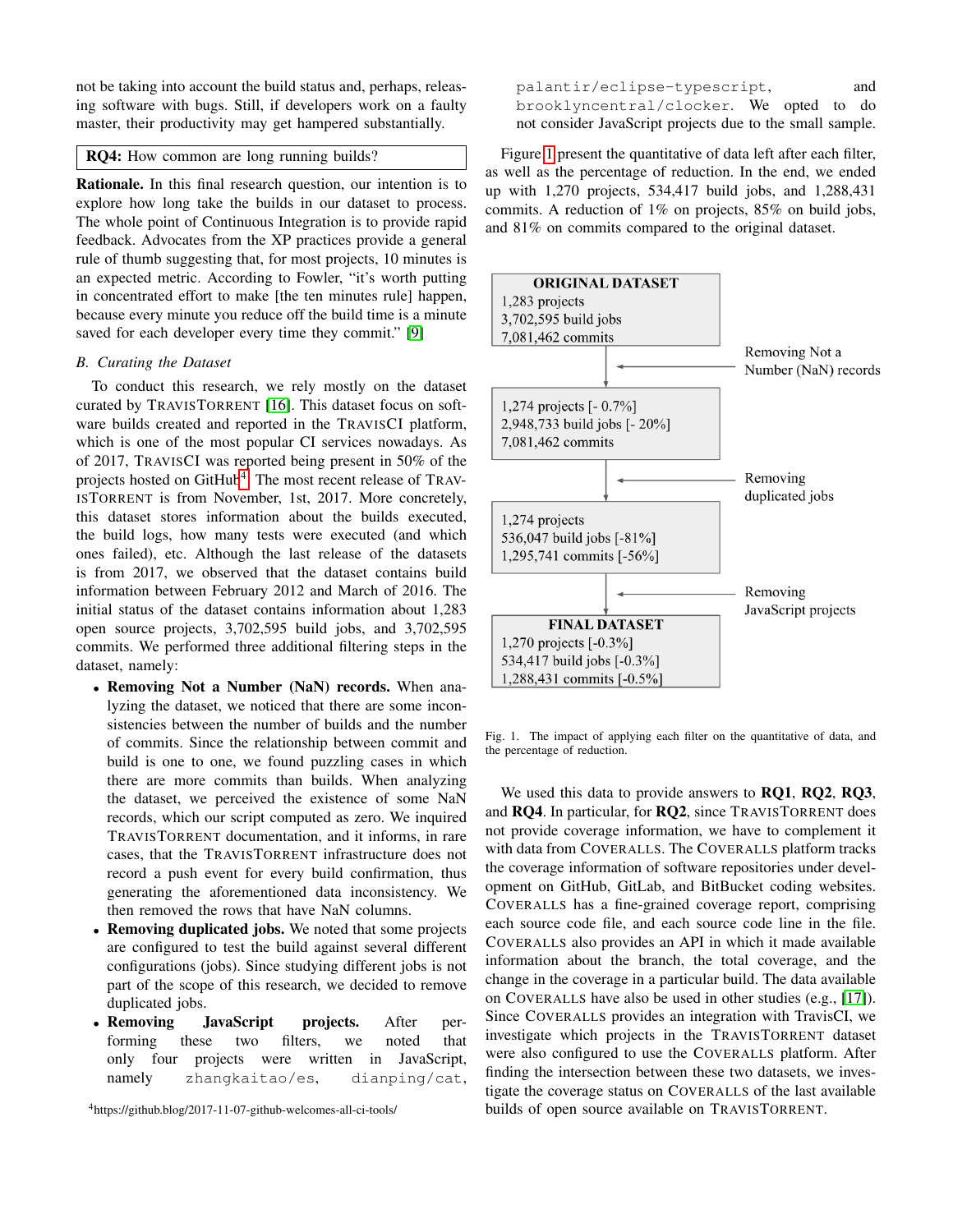## <span id="page-3-0"></span>*C. Analysing data*

To help our analysis, we grouped the projects according to their programming language (Ruby and Java) and to their size. In terms of size, we grouped the projects in very small, small, medium, large, and very large. More precisely:

- Very small: (less than 1,000 lines of code), 336 projects found;
- **Small**: (more than 1,000 and less than 10,000 lines of code), 622 projects found;
- Medium: (more than 10,000 and less than 100,000 lines of code), 261 projects found;
- Large: (more than 100,000 and less than 1,000,000 lines of code), 36 projects found.
- Very large: (more than 1,000,000 lines of code), only one project found.

One may argue that our sample of small projects should be removed from this study. However, although our set of very small projects might not be mission-critical, they are already configured to use TRAVISCI, which makes them valuable for this research. Still, these projects differ from other vary small projects on GitHub that do not use TRAVISCI, which may encompass books and classroom projects. Moreover, since we found only one very large project (the aws/aws-sdk-java Java project), when we present the distributions grouped according to the project size, we do not show data for this very large group. We used TRAVISTORRENT information to measure lines of code. According to the TRAVISTORRENT dataset website, the column "gh\_sloc" refers to the "*Number of executable production source lines of code, in the entire repository*"

## <span id="page-3-1"></span>*D. Replication package*

For replication purposes, all scripts and code used to deal with the TRAVISTORRENT dataset are available as a Jupyter notebook<sup>[5](#page-3-2)</sup>.

#### III. RESULTS

In this section we report the results grouped by each research question.

# *A. RQ1: How common is running CI in the master branch but with infrequent commits?*

In this first research question we are intended to analyze infrequent commits made at the master branch. We start by filtering out the commits made to other branches, resulting in a total of 42,3045 commits in the master branch. These commits lead to 368,886 builds in 1,270 open source projects. Figure [2](#page-3-3) shows the absolute number of commits according to the week day. Our next logical step was to empirically categorize what are infrequent commits. For each group of projects, we studied the frequency of commits per day. We found out a remarkable uniformity, as Table [I](#page-3-4) shows.

As one could see, the average number of commits per day is between 2.13 (for very small projects) and 2.91 (for large



<span id="page-3-4"></span>Fig. 2. Size of the project and its frequency perday of the week.

<span id="page-3-3"></span>TABLE I INFORMATION ABOUT OUR DATASET (PER LANGUAGE)

|            | average | median | 3rd quartile | standard dev. |
|------------|---------|--------|--------------|---------------|
| Very small | 2.13    | 2.0    | 2.0          | 2.15          |
| Small      | 2.32    | 2.0    | 2.0          | 2.61          |
| Medium     | 2.35    | 2.0    | 2.0          | 2.78          |
| Large      | 2.91    | 2.0    | 3.0          | 3.38          |
| Very large | 2.68    | 2.0    | 3.0          | 1.62          |

projects). We also noted a very similar commit frequency when considering the programming language used. For instance, for very small, small, medium, large, and very large Ruby projects, the average of commits per day are, respectively, 2.15, 2.37, 2.42, 3.41, and 0.0 commits. In the Java projects, we found an akin finding: the average of commits per day for the very small, small, medium, large, and very large projects are, respectively, 1.68, 2.15, 2.25, 2.35 and 2.68 commits. Figure [3](#page-5-0) shows the two distributions.

Overall, the average of commits per weekday per day is 2.36 (regardless of the size of the project, programming language, and weekday). We then considered a project with infrequent commits any project with an average lower than 2.36 commits per day. This empirical observed threshold is somehow in line with the grey literature, which suggest that "*CI developers must integrate all their work into trunk (also known as mainline or master) on a regular basis (at least daily).*" [6](#page-3-5)

However, when we analyzed how common our studied projects are adhering to this threshold, we found that 748 (59.60%) face from this infrequent commits concern (214 (56,51%) Java and 534 (60,89%) Ruby). Figure [3](#page-5-0) shows the distribution of commits per day, but now grouping the results in terms of the Ruby and Java programming language. As one can observe, Ruby projects tend to be more active than Java

<span id="page-3-5"></span><sup>6</sup>https://continuousdelivery.com/foundations/continuous-integration/

<span id="page-3-2"></span><sup>5</sup>https://github.com/wagnernegrao/ci-analysis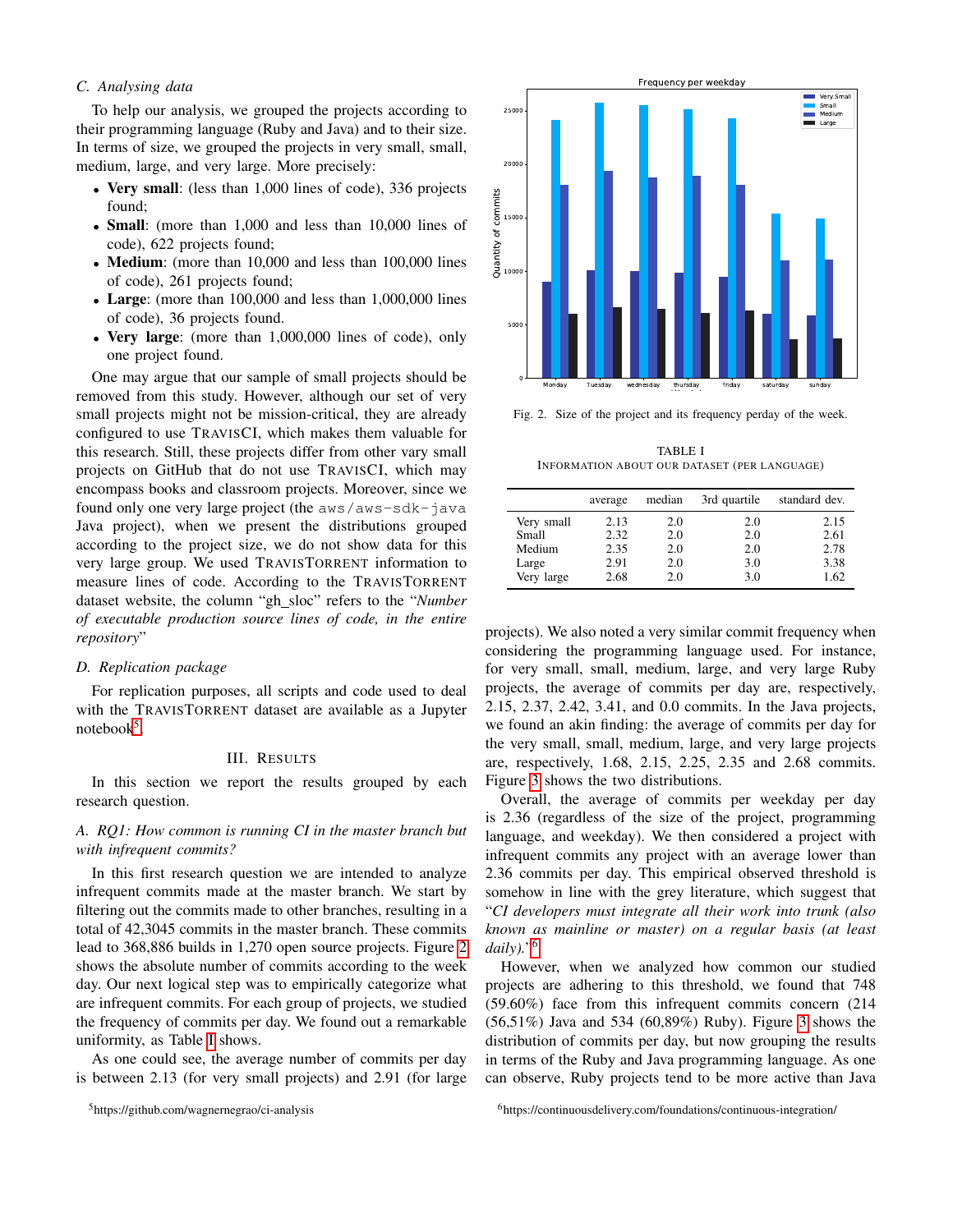projects (median of commits for Ruby projects is 2.00 and for Java projects it is one). More interestingly, however, is the fact that Java projects have a very stable commit behavior, even when considering projects with different size. In particular, regardless of the size of the Java projects, 50% of them have infrequent commits. This finding is particularly relevant because if developers take too much time to commit to master (e.g., when working locally or on other branches), they may have to deal with merge conflicts more frequently, which not only require substantial effort from them but also hinder software development activities [\[18\]](#page-9-11)

However, this finding does not ring true when considering Ruby projects. Large Ruby projects, in particular, tend to be more active than the other ones.

RQ1 Summary: We categorized projects with infrequent commits when they have less than 2.36 commits per day. We found that, in general, ∼60% of the projects in our dataset suffer from infrequent commits. In particular, half of the Java (regardless of their size) have infrequent commits, which may hinder software development activities.

# *B. RQ2: How common is running a build with poor test coverage?*

In this research question, we are interested to understand the test coverage of our studied projects. If the test coverage is small, it may suggest that the use of TRAVISCI is underused, since the potential benefits of running a comprehensive test suite automatically to find bugs is skipped.

From our corpus of 378 Java projects and 877 Ruby projects, we found only 25 Java projects and 58 Ruby projects with COVERALLS information. This reduced our corpus to 83 projects. There is a gotcha, however. The last release of the TRAVISTORRENT dataset was on 2017. We then applied another filter to select only projects with coverage information during the same period that we had build information. More concretely, we selected the last build record available on TRAVISTORRENT and tried to match whether COVERALLS had coverage information on the same day of the last build. Since we observed that the relationship between build records on TRAVISTORRENT and coverage records on COVERALLS is roughly one to one, we provide a grace period: for those projects that we did not find coverage information for the exact same day of the last build, we extended our search to find coverage records over the last seven days prior to the build day. For instance, if the last build information that we have for a given project is on November, 20th 2016, we first search for coverage information on the same day (November, 20th 2016); if no data was found, we search for coverage information until November, 13th 2016. After this process, we ended up with 16 Java projects and 35 Ruby projects. Overall, the average coverage of these projects in the last available build was 78.99% (median: 88.46%). Figure [4](#page-5-1) shows the coverage distribution for these two set of projects.

As we can see, the coverage of these group of projects varied greatly. On one hand, Java projects seem to have much more coverage variation. On average, Java projects have 63.69% of code coverage (median: 73.16%) 3rd quartile: 83.10%, standard deviation: 27.01%), varying from 4.0% at the lowest coverage, up to 98.17% at the highest coverage. The Java project with the lowest coverage is connectbot/connectbot. Moreover, we found three additional Java projects with less than 50% of coverage rate, namely: psi-probe/psi-probe (24% of coverage), myui/hivemall (33% of coverage), and igniterealtime/Smack (35% of coverage). For these projects, we conducted a follow up analysis to understand whether their coverage evolved over time. Interestingly, we observed that these projects did not expressed major changes in their level of coverage. For instance, psi-probe/psi-probe improved from 24% in 2016 to 35% of coverage in 2019, myui/hivemall kept the same coverage level in 2019 as from 2016: 33%, and igniterealtime/Smack improved from 35% in 2016 to 38% coverage in 2019. Still, regarding connectbot/connectbot which is the Java project with the lowest code coverage (4%), we observed that this project improved its coverage to 34%. In particular, we identified one single commit<sup>[7](#page-4-0)</sup> that made the coverage jumped from  $4\%$  to 29%. When we inspected this particular commit, the commit message suggested that the intention was to "*Create combined coverage target*". Inspecting the commit changes, we observed that the author of this commit decided to exclude some directories (that may contain code not relevant to this project) from the build process. After applying this commit, the coverage improved 25%. On the Ruby side, however, the landscape is completely different. We observed that, on average, the coverage of the Ruby project is 85.98% (median: 92%, 3rd quartile: 97.10%, standard deviation: 20.93%), varying from 14.83% at the lowest coverage, up to 100% at the highest coverage. More interestingly, however, is the fact that 17 (48%) Ruby projects have coverage greater than 90%.

We hypothesize that this high coverage scenario for Ruby projects is intrinsically related to the characteristics of the Ruby programming language. Since Ruby is a dynamic typed programming language, developers are only aware of eventual bugs caught by the type system during runtime. Therefore, they may have to rely on a good test suite to minimize eventual bugs that may only appear on the fly. On the other hand, Java developers take advantage of static typing, which avoid some class of bugs that could pass through unattended otherwise.

RQ2 Summary: We found 51 projects in our dataset that have records on COVERALLS. Although the overall coverage was 78%, the coverage of Java and Ruby projects differs greatly. The average code coverage of Ruby projects was 86%, whilst for Java projects it was 63%. This suggests that although poor test coverage exist, a significant number of studied projects take care of their code coverage.

<span id="page-4-0"></span><sup>7</sup>https://github.com/connectbot/connectbot/pull/410/commits/575766a6444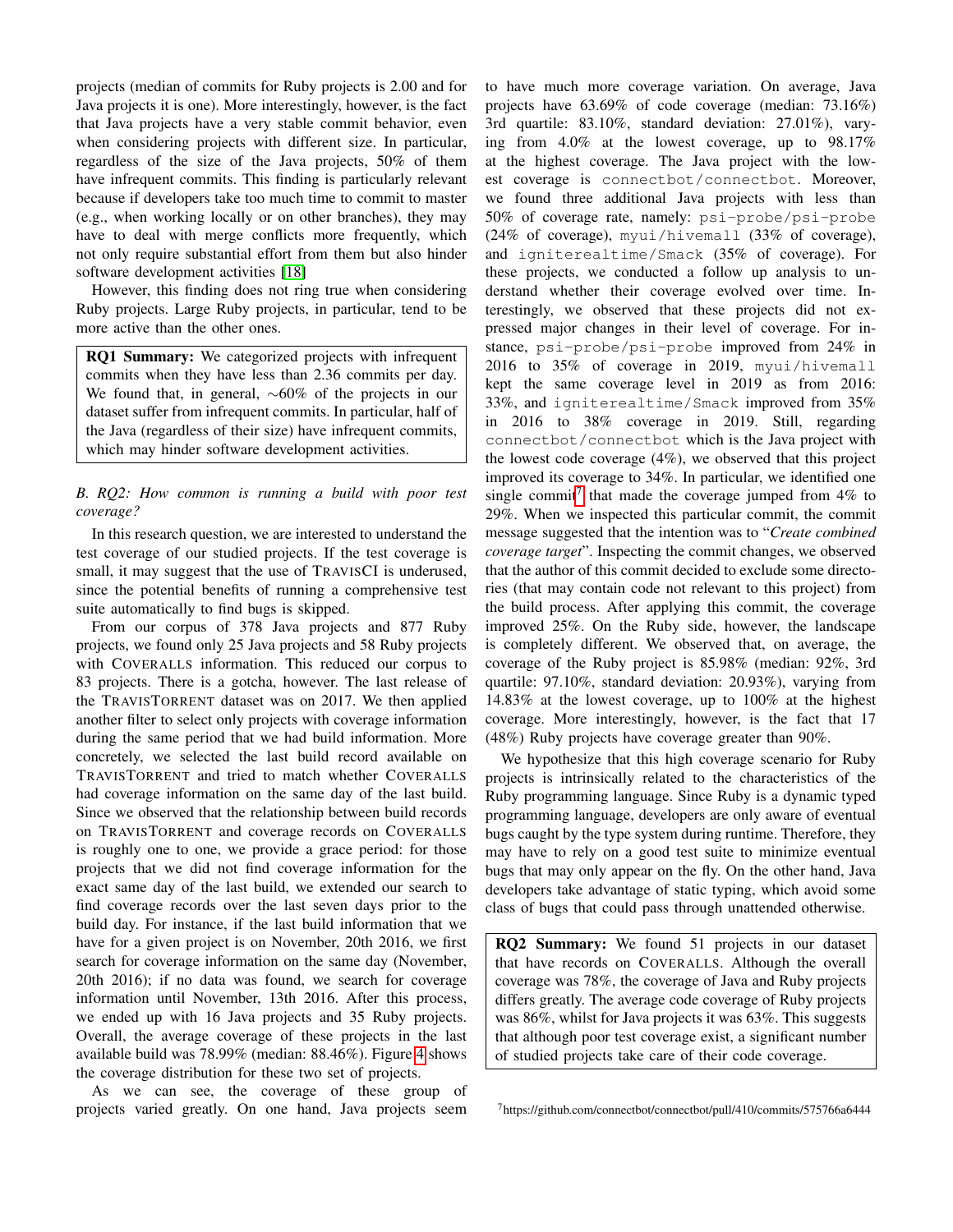

Fig. 3. Frequency of commits, grouped by the size of the projects (boxplots), and the programming languages (Ruby on the left and Java on the right). We removed the outliers to ease visualization.



<span id="page-5-1"></span>Fig. 4. Code coverage per programming language.

# *C. RQ3: How common is allowing the build to stay broken for long periods?*

To analyze this research question, we studied the period, in terms of days elapsed, of broken builds. For each broken build, we counted the number of days between the commit that broken the build until the commit that fixed the build. Since practitioners did not have a clear rule of thumb for the maximum duration that a build could stay broken (the grey literature suggest that the build should be fixed right away [\[9\]](#page-9-2), we took a conservative approach and used the third quartile of the overall duration of broken builds. Therefore, we assume four days as the threshold for this research question (mean: 7 days, 3rd quartile: 4 days, standard deviation: 29 days).

When we applied this threshold in the dataset, we observed that 1,072 (85.4%) out of the the 1,270 projects have at least one broken build that took more than four days to be fixed. Figure [5](#page-6-0) shows the distribution. More concretely, 85.42% of <span id="page-5-0"></span>Java projects have at least one long-to-be-fixed broken build (88,48% for Ruby projects). However, the most interesting observation for this set of experiment is related to broken builds according to the size of the projects. In contrast to a natural belief, large projects (which tend to be more complex and difficult to reason about) are the ones that fix a broken build faster. This holds true for large projects written in the two programming languages, and when comparing to every other size of projects. More specifically, large Java projects let build stay broken, on average, for 2 days (median: 0 days, 3rd quartile: 1 days, max: 408 days). For large Ruby project, the average is 1 day (median: 0 days, 3rd quartile: 1 days, max: 140 days). This finding is in sharp contrast to what was found in smaller projects. For instance very small Java projects, on average, let the build to stay broken for 20 days (the average for very small Ruby projects: 21).

One hypothesis for this behavior is that large projects may count with a large workforce of source code contributors that are readily available to fix broken changes. Moreover, large projects may have a very large user base; for this reason, a broken build may impact several users. Conversely, small projects not only may have to rely on a single code contributor [\[19\]](#page-9-12) but also may not be as popular as large projects (therefore, there might be little rush to fix a broken build since a very small user base would be regularly updating the master).

RQ3 Summary: We observed that 85% of the analyzed projects have at least one build that took more than four days to be fixed. Interestingly, we observed that large projects (either Java or Ruby) have less long broken builds than smaller projects.

### *D. RQ4: How common are long running builds?*

For this research question, we studied the duration of the 368,886 builds in our dataset. To measure the build duration, we relied on the "tr duration" column of the TRAVISTOR-RENT dataset that "*The full build duration as returned from the*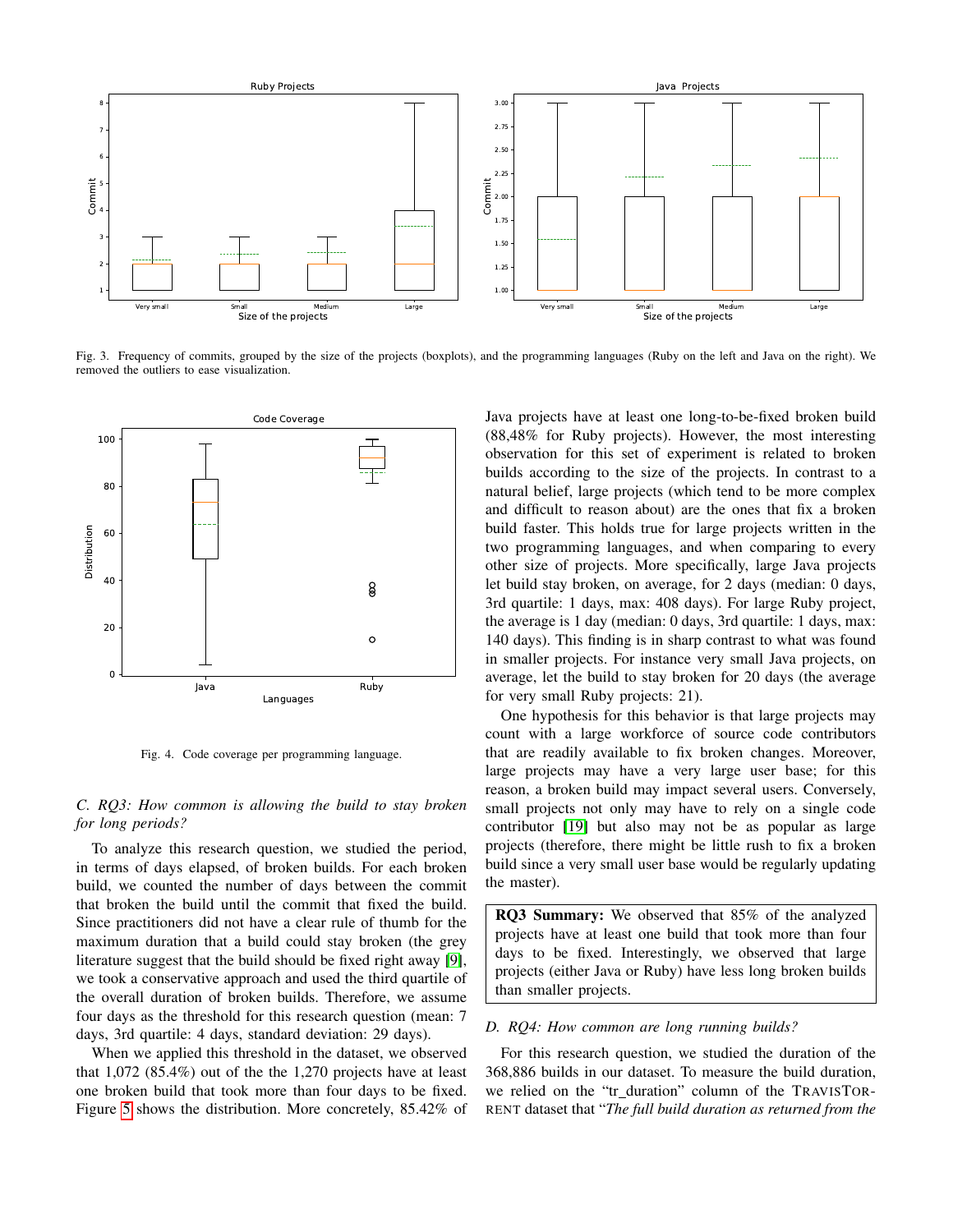

<span id="page-6-0"></span>Fig. 5. Distribution of days with broken build, grouped by the size of the projects (boxplots), and the programming languages (Ruby on the left and Java on the right). We removed the outliers to ease visualization.



Fig. 6. Build duration, grouped by the size of the projects (boxplots), and the programming languages (Ruby on the left and Java on the right). We removed the outliers to ease visualization.

*Travis CI API*". When investigating the data, we perceived several NaN records in this particular column. We then removed all NaN records, which reduced our data set from 368,886 builds to 55,044 builds. This new sample comprehends 261 projects (253 Java and 8 Ruby). Among the Java projects, there are 12 very small, 98 small, 118 medium, and 24 large ones. For Ruby projects, we found 1 very small, 6 small, and 1 large. No medium and very large Ruby projects were found in this regard.

Figure [6](#page-6-1) shows the distribution of the builds' time duration. For this new set of projects, we observed that, on average, the build took 4 minutes and 18 seconds to run (median: 1 minute and 26 seconds, 3rd quatile: 4 median and 42 seconds, standard deviation: 7 minutes and 26 seconds). Moreover, the build of projects written in Java take on average 4 minutes and 25 seconds (median: 1 minutes and 24 seconds, 3rd quartile: 4 minutes and 31 seconds, standard deviation: 7 minutes and 49 seconds), whereas the the build of projects written in Ruby take on average 3 minutes and 40 seconds (Median: 1 Minute and 47 seconds, 3rd quartile: 5 Minute and 43 seconds, standard deviation: 4 minutes and 23 seconds). More <span id="page-6-1"></span>interesting to this research, however, are the time duration of builds made in the large projects, either for Ruby or Java projects. We found 43 (16%) out of the 261 projects have at least one build that took longer than 10 minutes. These projects have produced 7,046 long builds out of the 55,044 total ones.

One natural thought is that large projects may take more time to build because they have a more complicated compilation process. To shed some light along these lines, we investigated the build process of some large projects. We found two large Ruby projects with build time longer than 10 minutes. One of these projects is  $jruby/jruby$ , which is an implementation of the Ruby programming language for the Java Virtual Machine. When we analyzed the build output for this project, we noted it took about 18 minutes to run integration testing suite (which has 3,389 tests).

In contrast, we found 43 Java projects with long builds. At the worst case scenario, we found one project, geoserver/geoserver, which its build took 59 minutes. When analyzing its TRAVISCI configuration file, we observed that it downloads the maven binaries, and exe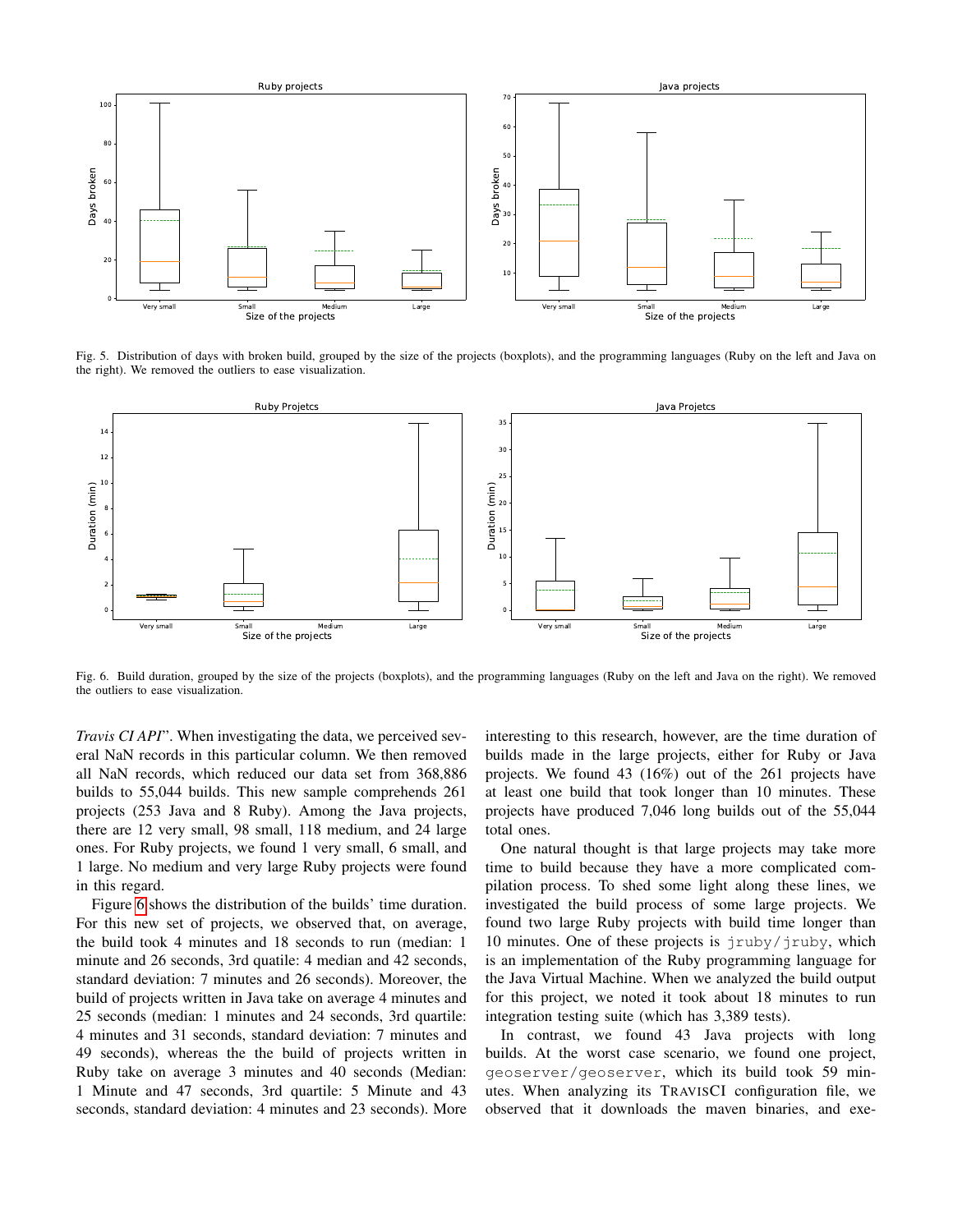cute its for every build. This process requires the CI system to download third-party libraries used in the project during every single build. Other projects with long build duration are facebook/presto, spotify/helios, and biojava/biojava.

RQ4 Summary: We observed that only 16% of the projects do not adhere to the 10 minutes rule of thumb for build duration. However, when considering Java large projects, the landscape changes significantly: 52% of them take more than 10 minutes.

# IV. THREATS TO VALIDITY

In a study such as this, there are always several limitations and threats to validity. First, this research was built upon the TRAVISTORRENT dataset. Although this dataset provide a comprehensive taxonomy about build information of over one thousand of GitHub projects that use TRAVISCI, the last release of this dataset was on 2017, and the most recent build was recorded on March, 21st, 2016. Therefore, our results cannot be extended to the build behavior of these projects today. However, due to the scale of our analysis, we do not expect major changes in the main results, if the most recent builds were considered.

Moreover, to answer RQ1 and RQ3 we extract thresholds from our sample and apply them to the sample itself. This approach may produced self-evident conclusions in case of normal or close to normal distributions. However, we still decided to proceed with this strategy since there is no golden standard, in the context of CI, about what is an adequate number for the frequency of commits nor an acceptable period of time for builds to remain broken. We expect that these questions could be revisited in future works.

Further, we used COVERALLS to gather coverage information. Since this is a proprietary third-party service, we have to blindly rely on its output. A possible mitigation plan would be to download, compile, and execute tests for the open-source projects locally. However, this is often non-trivial task (e.g., some projects fail, some projects require manual configuration, etc). Since recent related work is also employing COVERALLS (e.g., [\[17\]](#page-9-10)), we opted to use the COVERALLS infrastructure to gather coverage information for this work as well.

Another threat to validity is related to the amount of NaN (Not a Number) records in our dataset. To avoid influence the results with these NaN records, we decided to removed them all. This decision, however, may also affect some of our findings. For instance, since there were several NaN in the build duration column, we ended up without medium Ruby projects for RQ4. Finally, one may argue that our approach of providing a grace period could introduce bias, since seven days of software development can greatly change the coverage information. To mitigate this concern, we investigate a random sample of 10 projects and we perceived that their coverage do not change much during the period of seven days. The maximum variation recorded was -1.14% (two projects also had zero variation).

## V. RELATED WORK

There is a recent flow of empirical studies targeting continuous integration systems, in general, and TravisCI, in particular.

Vasilescu and colleagues [\[6\]](#page-8-5) performed a quantitative study of over 200 active Github projects. They restricted their search to Java, Ruby, and Python projects. Among the findings, they found that 92% of the selected projects have configured to use Travis-CI, but 45% of them have no associated builds recorded in the Travis database. Differently from Vasilescu and colleagues [\[6\]](#page-8-5), our work focuses on analyzing projects that, despite using CI tools, do not actually employ CI practices. We also search for builds involved in several other programming languages.

The study by Hilton and colleagues [\[7\]](#page-9-0) aimed at understanding how software developers use CI tools. Through the analysis of CI builds and a survey, they observed that CI is widely adopted in popular projects and reduces the time between releases. Our work complements their work by analyzing broken builds. Although the work of Hilton and colleagues [\[7\]](#page-9-0) provide some initial discussion about build breakage, they did not provide an in-depth investigation in this regard.

The work of Vasilescu and colleagues [\[5\]](#page-8-4) analyzed historical data of GitHub projects to see the effects of using CI. They observed that CI helped to increase the number of accepted pull requests from core developers. They also found that CI reduces the quantity of rejected pull-requests while maintaining code quality. Our work complements the previous research by showing that not all projects that adopt CI tools actually employ the CI practices.

Beller and colleagues [\[20\]](#page-9-13) studied "how central testing really is in Continuous Integration". They observed that testing is the main reason as to why builds fail in CI. Different to their work, we also focus on the frequency of commits, build duration, and the required time to fix a broken build.

Taher Ghaleb and colleagues [\[21\]](#page-9-14) studied the CI builds with long durations. They built a mixed-effects regression model to study 67 GitHub projects with long build durations. Among the observations, the authors highlight that some CI practices can produce a longer build duration. Complementary to the work by Taher Ghaleb and colleagues [\[21\]](#page-9-14), we also study the usage of CI in builds with a long duration. However, we also study other CI usage scenarios, such as the use of CI with infrequent commits and poor testing coverage.

Bernardo and Colleagues [\[22\]](#page-9-15) empirically studied whether the adoption of Travis-CI is associated with a shorter time to deliver new functionalities to end users (i.e., delivery delay). They found that the adoption of Travis-CI may not always quicken the delivery of software functionalities. However, they observed that adopting CI is usually associated with a higher proportion of functionalities delivered per software release. We complement their work by quantitatively studying unhealthy CI practices. For example, the observation that adopting CI may increase the time to deliver functionalities might be associated with some of the CI bad practices that we have studied in our work (e.g., poor code coverage).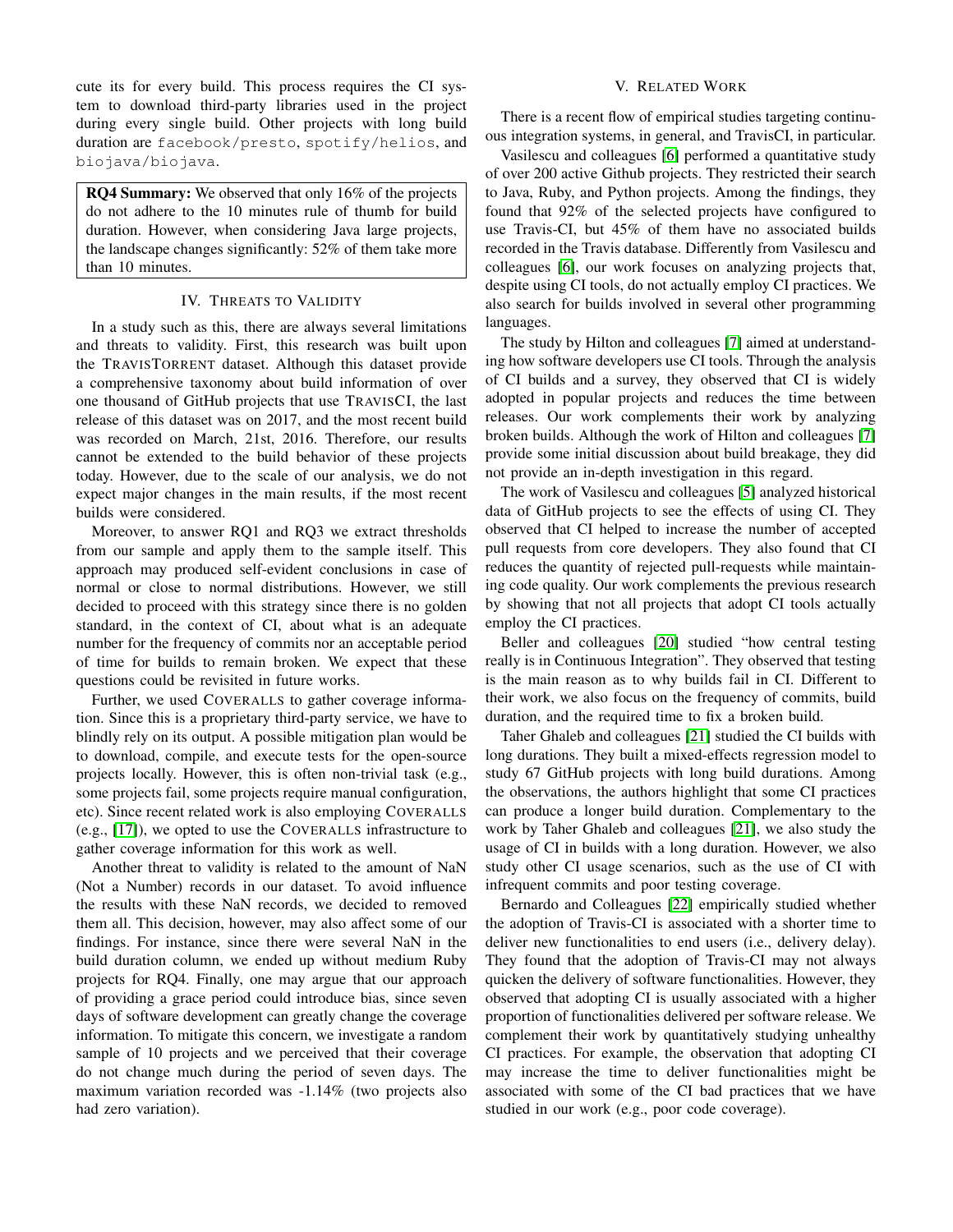Zhao and colleagues [\[23\]](#page-9-16) empirically investigated the adoption of Travis-CI in a large sample of GitHub projects. They quantitatively compared the CI transition in these projects using metrics such as commit frequency, code churn, pull request closing, and issue closing. In addition, they conducted a survey with a sample of the developers of the studied projects. The survey consisted of three questions related to the adoption of Travis-CI and CI in general. The main observations were: (i) a small increase in the number of merged commits after CI adoption; (ii) a statistically significant decreasing in the number of merge commit churn; (iii) a moderate increase in the number of issues closed after CI adoption; and (iv) a stationary behavior in the number of closed pull requests as well as a longer time to close PRs after the CI Adoption. Contrary to the work performed by Zhao and colleagues [\[23\]](#page-9-16), we studied four scenarios of unhealthy CI usage instead of the impact that the adoption of CI may bring to a software project.

The study by Maartensson and colleagues [\[24\]](#page-9-17) investigated the following general question "*How can the continuous integration and delivery pipeline be designed in order to support all existing stakeholder interests*." To this end, the authors surveyed practitioners from 10 software development companies which develop largescale softwareintensive embedded system.They proposed a conceptual model that shows practitioners how better design a CI pipeline to include test activities that support all the different interests of the involved stakeholders. Differently from their work, we qualitatively study 1,270 open-source projects. Our work can be complementary to the work by Maartensson and colleagues [\[24\]](#page-9-17) in the sense that we shed light on some bad CI practices that can be avoided when designing a CI pipeline.

Gallaba and colleagues [\[25\]](#page-9-18) empirically investigated the noise and heterogeneity that might lurk in CI build data. They found that CI builds may contain breakages that are ignored by developers. Their analyses of Java projects reveal that builds may contain breakages that occur outside the build tool. Instead of studying the possible noise in CI build data, our work focuses on the unhealthy usage of CI. Our work can complement the study of bias in the existing quantitative analyses, since we observe that not all usage of CI can be healthy. For example, many CI projects that have been quantitatively studied in the field may contain unhealthy CI usage scenarios.

Finally, Zampetti and colleagues [\[26\]](#page-9-19) studied the interplay between pull request reviews and CI builds. They analyzed a sample of 857 pull requests that incurred in a build breakage when they were submitted. The result of this analysis was a taxonomy of build breakage types that are discussed through pull requests. They also surveyed 13 developers to complement the observations of their qualitative study. 11 out of the 13 respondents highlighted that the build status actually contribute to the decision taken by the pull request reviewer. Also, the respondents mentioned that the majority of reviewers do not accept a pull request if the build is failing. Our study complements the work by Zampetti and colleagues [\[26\]](#page-9-19), since

we observe that around 60% of our studied projects perform infrequent commits, which makes the merging process harder.

## VI. CONCLUSIONS

In this work, we studied four bad practices that comprehends our notion of Continuous Integration Theater, namely (1) performing infrequent commits to the mainline repository, (2) building a project with poor test coverage, (3) allowing the build to remain in a broken state for long periods, and (4) using CI with long duration builds. To perform our empirical study, we leveraged the TRAVISTORRENT dataset. In addition, whenever necessary, we used COVERALLS to gather the test coverage of our studied projects. Through the study of 1,270 projects, our results reveal that although some bad practices are commonly employed, such as infrequent commits in the master branch (in ∼60% of the projects), other bad practices are not as frequent (such as a build taking too long to process).

Our research shows that the 'CI Theater' is present, to some extent, in a considerable amount of software projects. This results imply that existing research that analyzes the benefits of CI (e.g., the time to deliver new functionalities) should consider whether the studied projects have also adopted good CI practices. Using projects that perform the 'CI Theater' in empirical analyses may introduce some bias in the analyses.

For future work, we plan to extend our analysis to a newer dataset of CI builds to verify whether the 2016 data generates a significant impact our the results. Still, we plan to interview developers to investigate the effects of bad practices on software health. Finally, we plan to enrich the list of bad practices either by asking practitioners other bad practices that they face with CI or by empirically observing developers working with CI.

*Acknowledgments*. We thank the reviewers for their helpful comments. This research was partially funded by CNPq/Brazil (406308/2016-0) and UFPA/PROPESP.

#### **REFERENCES**

- <span id="page-8-0"></span>[1] Jez Humble and David Farley. *Continuous Delivery: Reliable Software Releases Through Build, Test, and Deployment Automation*. Addison-Wesley Professional, 1st edition, 2010.
- <span id="page-8-1"></span>[2] Frederick P. Brooks, Jr. *The Mythical Man-Month: Essays on Softw*. Addison-Wesley Longman Publishing Co., Inc., Boston, MA, USA, 1st edition, 1978.
- <span id="page-8-2"></span>[3] Gustavo Pinto, Fernando Castor, Rodrigo Bonifácio, and Marcel Rebouças. Work practices and challenges in continuous integration: A survey with travis CI users. *Softw., Pract. Exper.*, 48(12):2223–2236, 2018.
- <span id="page-8-3"></span>[4] M. Rebouças, R. O. Santos, G. Pinto, and F. Castor. How does contributors' involvement influence the build status of an open-source software project? In *Proceedings of the 14th International Conference on Mining Software Repositories*, MSR '17, pages 475–478, Piscataway, NJ, USA, 2017. IEEE Press.
- <span id="page-8-4"></span>[5] B. Vasilescu, Y. Yu, H. Wang, P. Devanbu, and V. Filkov. Quality and productivity outcomes relating to continuous integration in github. In *Proceedings of the 2015 10th Joint Meeting on Foundations of Software Engineering*, ESEC/FSE 2015, pages 805–816, 2015.
- <span id="page-8-5"></span>[6] B. Vasilescu, S. van Schuylenburg, J. Wulms, A. Serebrenik, and M. G. J. van den Brand. Continuous integration in a social-coding world: Empirical evidence from github. In *Proceedings of the 2014 IEEE International Conference on Software Maintenance and Evolution*, ICSME '14, pages 401–405, Washington, DC, USA, 2014. IEEE Computer Society.